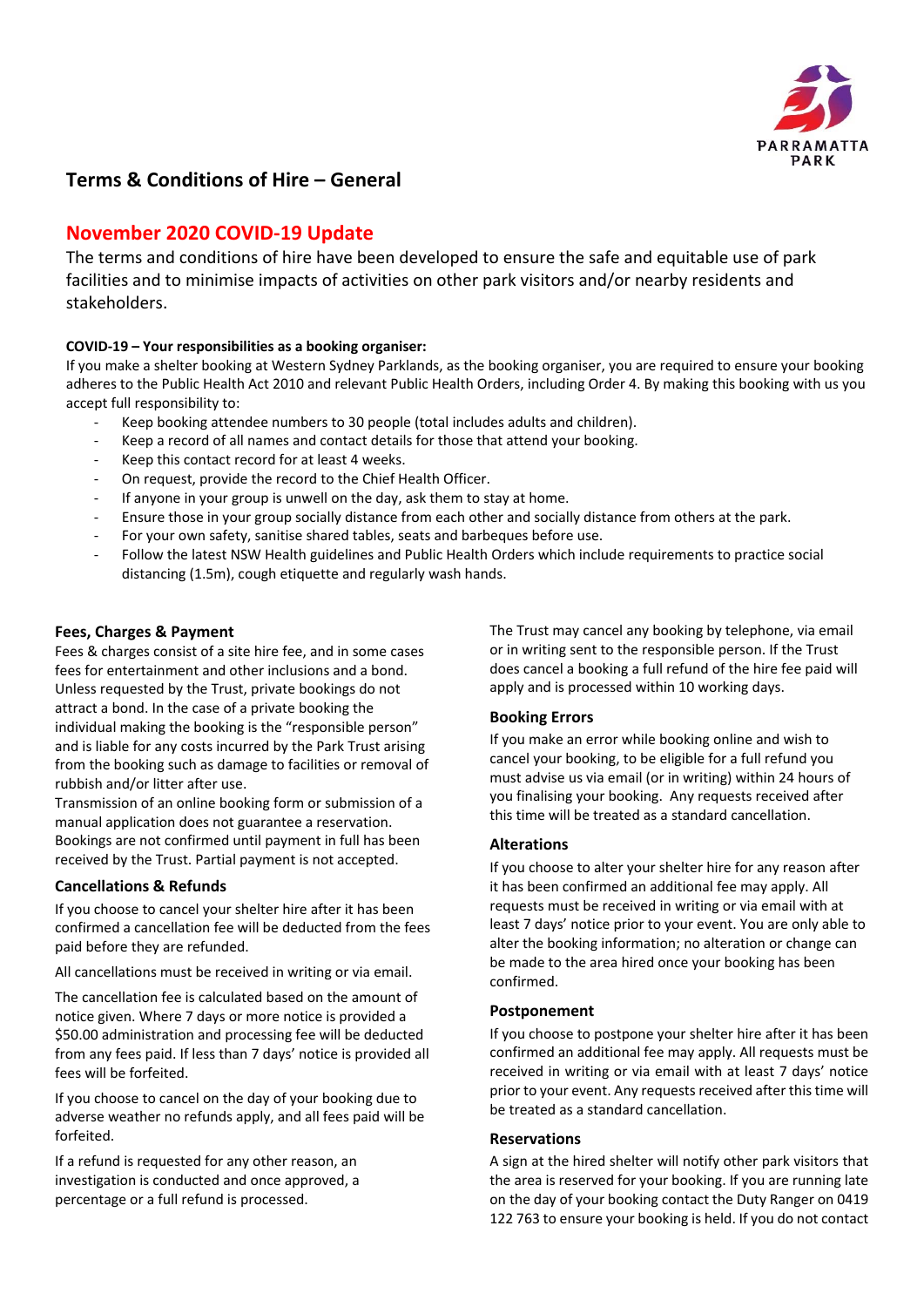the Duty Ranger your shelter reservation will only be held for 30 minutes past the recorded commencement time and after this period, the area will be available for use by other park visitors. Booking fees will be forfeited and are not transferable to another date.

## **Advertisement of Event**

The external advertisement and promotion of any event or function must be approved by the Trust prior to publication or use thereof in any media. The Trust may withhold approval at its absolute discretion.

### **Public Liability Insurance**

Individuals who hire an area of the Park for private functions are generally not required to provide Public Liability Insurance, although this may be requested depending on individual activities and / or hiring applications. Any organisation that reserves an area of the Park must provide the Trust with a copy of their Certificate of Currency for Public Liability Insurance of not less than AU\$10 Million prior to the hire being confirmed.

# **Catering / Entertainment / Other Inclusions**

The following items may only be used only with the prior written approval of the Trust:

- Any marquees, stalls or shade structures larger than 3m x 3m;
- Animals and/or mobile zoos provided for entertainment or display;
- Amusements and rides such as jumping castles;
- Onsite Caterers/coffee carts/spit roasts;
- Power and generators;
- Amplified music, public announcement systems, musical performances and the playing of musical instruments; and
- Signage, including directional signs, banners and displays.

#### **Shade Structures**

Use of one (1) free standing, open\*\*, domestic‐size shade structure (no larger than 3m x 3m) or umbrella is permitted on the condition that it is properly weighted down. Pegging of any kind is not permitted. If the conditions are windy or the shade structure is at risk of blowing away, for your own safety and the safety of other visitors Trust staff may direct you to remove the shade structure. All park visitors are required to follow trust staff and officer's instructions to dismantle any shade structure / marquee / tent that is not permissible or is deemed unsafe.

#### **Access**

The picnic areas are often very busy with visitors including children so for safety reasons unauthorised vehicles are not permitted beyond the road system within the Park track and recreational areas, including access to shelters.

# **Vehicle Parking**

To ensure visitor safety and access in popular picnicking areas, the Parklands operates Restricted Parking Area schemes in a number picnicking reserves. Parking is permitted only in marked bays. Bays are marked by signs and symbols and time restrictions apply in some areas. It is illegal to park outside of marked bays or overtime and fines apply for noncompliance.

All vehicles must use designated vehicle access routes to, from and through the Parklands and must observe signs and directions and Regulations at all times. It is the driver's responsibility to read and abide by traffic signs within Western Sydney Parklands

Restrictions apply to buses and a Bus Access Permit must be obtained from the Trust website before buses enter the Park. Bus drivers must adhere to the Park's traffic management system at all times.

### **BBQs**

The park BBQs do not form part of any booking. They are intended for small family groups only and will not service large groups. They are provided for shared use and are free of charge. Please leave them as you would like to find them.

During **'TOTAL FIRE BAN'** periods only the Park's BBQ's are permitted for use. Fires of any kind are not permitted. On the day of your booking check the NSW Rural Fire Service website (hhtp://www.rfs.nsw.gov.au/) for Total Fire Ban status. Heavy fines apply for noncompliance with the Rural Fires Act 1997.

## **Bonds**

Bonds are required for bookings that have approved structures, entertainment, amusements or other inclusions onsite. All school bookings (excluding shelter hire), seasonal bookings and general bookings with over 200 people attending also require bond.

Bonds are refunded within 4 weeks after the booking date. Bonds are only refunded in full if all booking conditions have been met & the area is left free from litter &/or damage.

# **Commercial Activities**

Any money‐making activities including the sale of goods, food and / or beverages at shelters and/ or mobile vans, fundraising activities and / or personal training / boot camps are not permitted without prior written approval from the Trust.

#### **Noise**

Noise from radios or the like, public address systems, amplifiers and musical instruments must be kept to a level that does not cause nuisance to other visitors. The Duty Ranger or other Trust officer has sole discretion in determining whether interference or nuisance is taking place and may issue directions to the responsible person as to any remedial action to be taken.

It is an offence to fail to comply with the reasonable direction of an authorised officer.

#### **Decorations**

Balloons, streamers, signs and like decorations may only be attached to picnic shelters with string. The use of thumbtacks, sticky tape, nails or the like damages facilities and is not permitted. All decorations must be removed at the end of the booking. Failure to remove decorations and the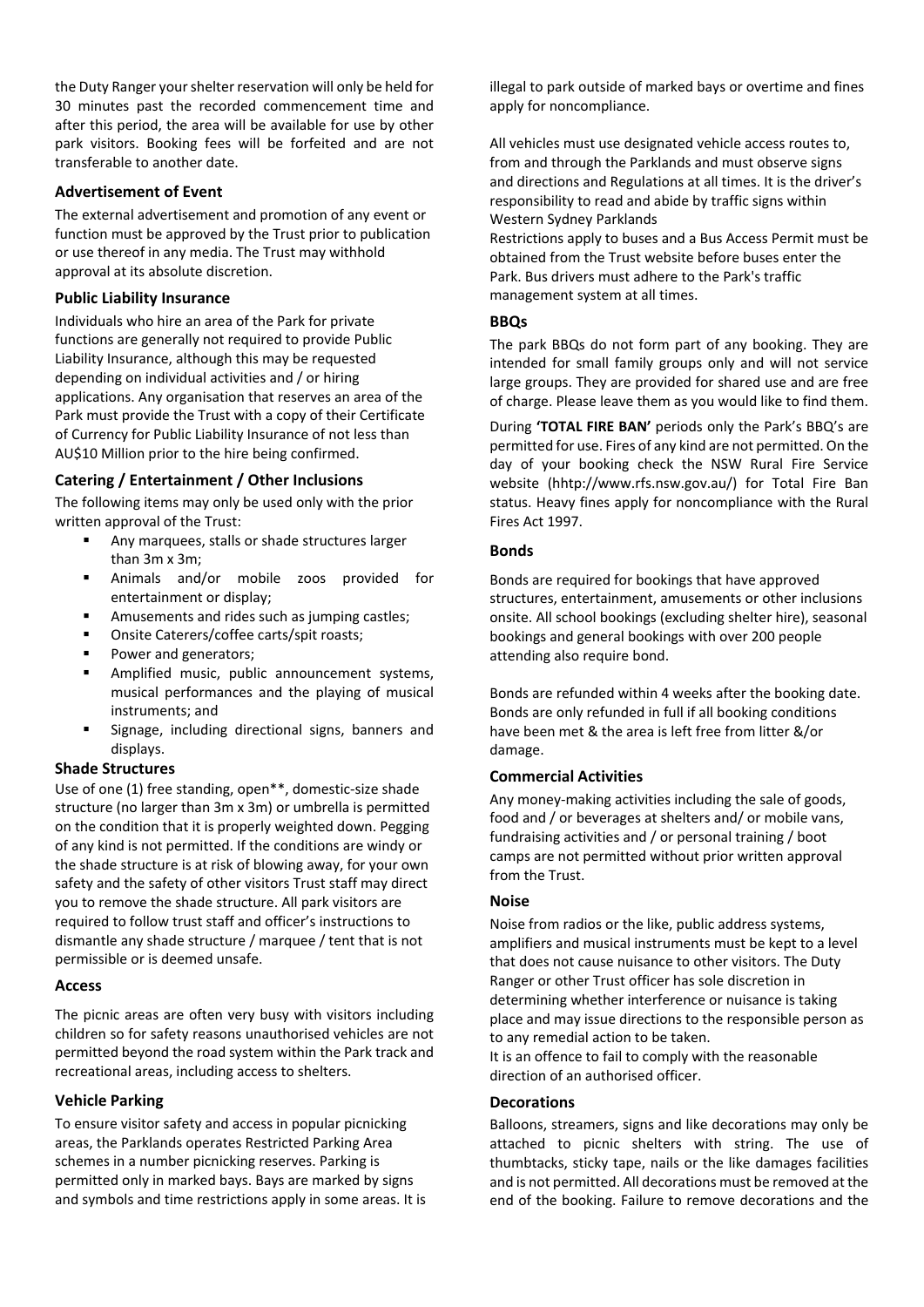like, may result in charges for clean‐up and is littering, and fines apply for non‐compliance.

Confetti, rice, rose petals, party poppers, paint dyes or powders and the like may not be used in the Parklands. Use of these is littering. Helium balloons must not be brought into or used in the Parklands at any time.

Signs, decorations, tarpaulins or similar items must not be attached to trees or plants in the Parklands. Fines apply for noncompliance.

### **Sporting Activities**

Ball games are permitted within the Park. Participants must respect the safety and enjoyment of other visitors and not interfere with their use of the Park.

Any courses and playing areas for sporting activities must be marked with traffic cones or similar free‐standing equipment and the course or playing area and method of marking is subject to prior approval by the Trust.

Pegging of any kind is not permitted over most of the Park. Cricket wickets and volleyball nets must be free standing. Pegging in designated areas is only permitted with prior approval of the Trust.

## **Alcohol Consumption**

Consumption of alcohol is permitted within the Park when consumed responsibly and legally.

Where guests are served alcohol for consumption as part of the booking with or without a fee, entry ticket or other charge, a liquor license may be required. You are required to refer to the Office of Liquor and Gaming and confirm what licensing requirements apply for your activity and ensure you comply with all relevant requirements.

#### **Waste Management**

All waste and litter must be placed either in the bins provided in the Park or removed from the Park by the responsible person. In the event that the Trust incurs additional expense resulting from the removal of any rubbish left at the booked area or surrounds, including any rubbish left lying adjacent to the bin stations, the cost will be charged to the responsible person by withholding all or part of the bond or by invoice for private functions where no bond is charged.

Hot coals, ice and oil must not be put on the ground in the Park as it damages the grass.

## **After Hours Access**

Where any booking requires access to park facilities outside the hours of 9am to 4pm Monday to Sunday, a call out fee

may be charged to arrange for securing facilities such as power or gates. Such access is subject to prior approval by the Trust.

Where deemed necessary for the proper management of the booking, the Trust may require RMS qualified traffic controllers to assist at events and large private functions. In this instance the Trust will engage suitably qualified personnel and this cost shall be charged to the responsible person or event organiser. The Trust shall have the right to determine if this additional service is required.

## **Additional Requirements**

In addition to the Terms & Conditions of Hire all park visitors are required to comply with the Parramatta Park Trust Act 2001 and the Parramatta Park Trust Regulations 2019.

# **Failure to Comply**

All park users including responsible persons are required to ensure that they adhere to the terms and conditions of hire and the Parramatta Park Regulations 2019.

Failure to comply with the any of the terms and conditions of hire or any reasonable request by an Authorised Trust Officer may result in the cancellation of your booking.

In the case that your booking is cancelled due to noncompliance all fees will be forfeited.

In addition to the cancellation of your function, fines can apply for breaches of the Parramatta Park Regulations 2019.

**Use of Parramatta Park facilities is subject to the Parramatta Park Act 2001 and Parramatta Park Regulation 2019. Failure to**  comply with the Terms and Conditions herein or any reasonable request of an Authorised Trust Officer may result in the **cancellation of a shelter hire. Trust officers may cancel, refuse or alter any shelter hire at their discretion and shall notify the nominated contact or responsible person accordingly.** 

> **bookings@ppt.nsw.gov.au (02) 9895 7500**